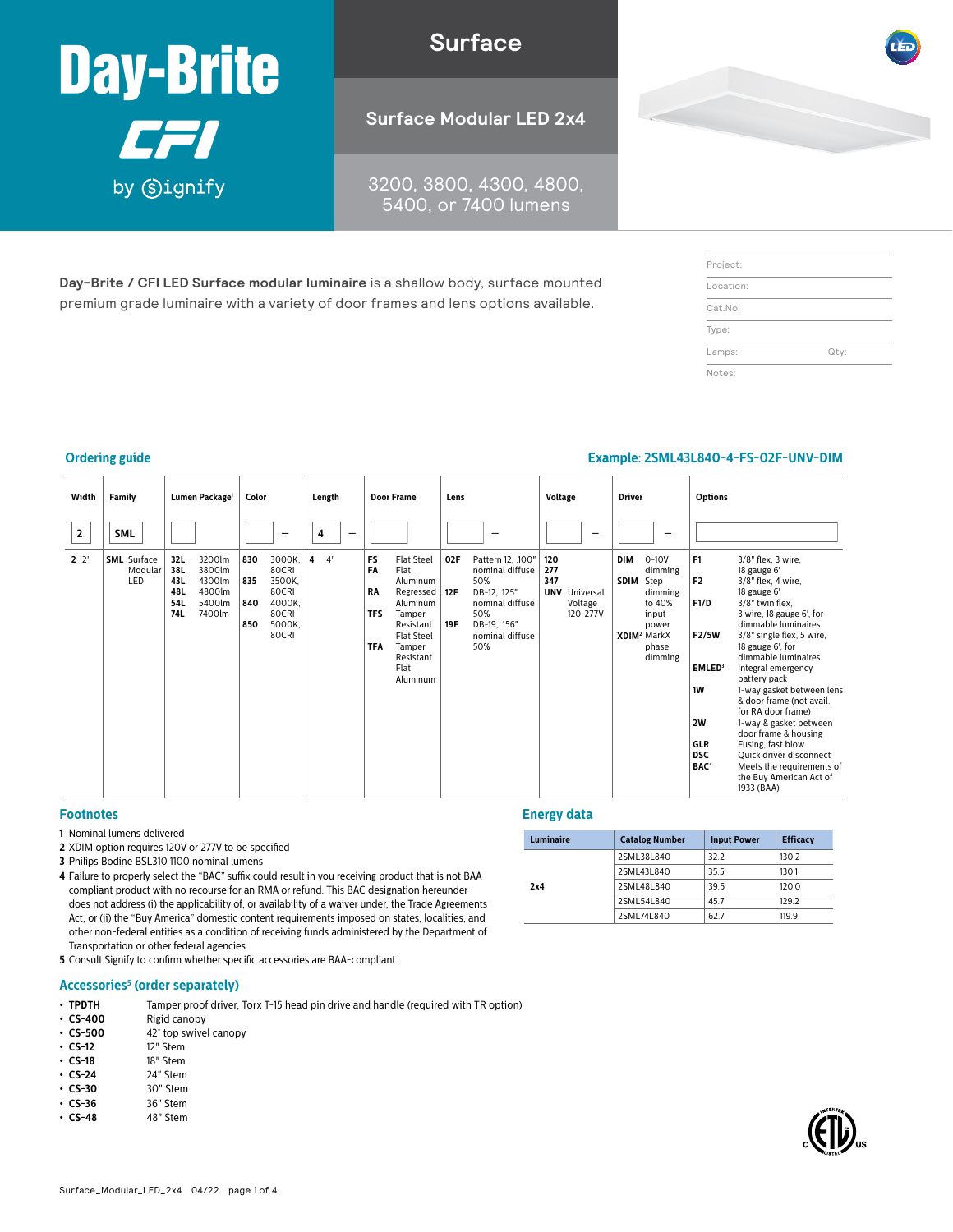### **2SML** Surface Modular LED luminaire 2x4 3200, 3800, 4300, 4800, 5400, or 7400 lumens

#### **Application**

- High efficacy long life solid state lighting platform.
- General lighting distribution is excellent for ambient lighting.
- High CRI source provides excellent color rendering, 80 CRI minumum.
- LEDs are an excellent source for use with controls since frequent switching does not affect the life of the light source.

#### **Construction/Finish**

- Surface or pendant mounting requires 2 stems.
- 4" deep metal sided unit.
- Housing is multi-stage phosphate treated for maximum corrosion resistance and painted after fabrication with white polyester powder coating.
- K.O.'s provided in ends allow individual or continuous row mounting.

#### **Dimensions**

#### **Electrical**

- Standard 0–10V dimming.
- Driver and LED boards are accessible from below. LED boards are individually replaceable if required.
- Five-year luminaire limited warranty including LED boards and driver. Visit www.philips. com/warranties for complete warranty information.
- High efficiency LEDs have 50,000 hour rated life (defined by testing at 70% lumen maintenance (L70)), based on 25°C ambient operating temperature.
- cETLus listed to UL and CSA standards, suitable for damp location.
- Many luminaire components, such as reflectors, refractors, lenses, sockets, lampholders, and LEDs are made from various types of plastics which can be adversely affected by airborne contaminants. If sulfur based chemicals, petroleum based products, cleaning solutions, or other contaminants are expected in the intended area of use, consult factory for compatibility.

#### **Enclosure**

- Mitered corner door frames painted after fabrication with a choice of Flat Steel, Flat Aluminum, Regressed Aluminum, or Tamper Resistant Flat Steel or Aluminum.
- Door frames standard with guide post spring loaded latches.
- Prismatic acrylic pattern 12 lens standard (02F). Other lenses optional.
- Can be hinged and latched from either side.
- TFS/TFA Door latches secured with 2 Torx head pin drive screws
- Special screwdriver required for TFS/TFA door, catalog #TPDTH sold separately



#### **Photometry**

4-1/16" (103mm)

#### **Surface Modular LED 2x4 3800 nominal delivered lumens LER – 130**

24-3/16" (614mm)

|                                                                                                                                                                                                                               |                                                            |                                    | Candlepower                                        |                                                   |                                                      |                                                                             | <b>Light Distribution</b>                                        |                                                |                                  |                                                       |                                     | <b>Average Luminance</b>                    |                                             |                                                      |  |  |
|-------------------------------------------------------------------------------------------------------------------------------------------------------------------------------------------------------------------------------|------------------------------------------------------------|------------------------------------|----------------------------------------------------|---------------------------------------------------|------------------------------------------------------|-----------------------------------------------------------------------------|------------------------------------------------------------------|------------------------------------------------|----------------------------------|-------------------------------------------------------|-------------------------------------|---------------------------------------------|---------------------------------------------|------------------------------------------------------|--|--|
| Catalog No.<br>Test No.<br>S/MH<br>Lamp Type<br>Lumens                                                                                                                                                                        | 2SML38L840-4-FS-02F-UNV-DIM<br>36652<br>1.2<br>LED<br>4194 | Angle<br>5<br>15<br>25<br>35<br>45 | End<br>1845<br>1828<br>1749<br>1580<br>1318<br>993 | 45<br>1845<br>1836<br>1757<br>1586<br>1320<br>987 | Cross<br>1845<br>1840<br>1760<br>1584<br>1311<br>967 | <b>Degrees</b><br>$0 - 30$<br>$0 - 40$<br>$0 - 60$<br>$0 - 90$<br>$0 - 180$ | <b>Coefficients of Utilization</b>                               | Lumens<br>1397<br>2219<br>3540<br>4192<br>4194 |                                  | % Luminaire<br>33.3<br>52.9<br>84.4<br>100.0<br>100.0 | Angle<br>45<br>55<br>65<br>75<br>85 | End<br>2179<br>1778<br>1334<br>1215<br>1393 | 45°<br>2168<br>1723<br>1243<br>1159<br>1402 | <b>Cross</b><br>2122<br>1632<br>1265<br>1321<br>1717 |  |  |
| <b>Input Watts</b>                                                                                                                                                                                                            | 32                                                         | 55<br>65<br>75<br>85               | 657<br>363<br>203<br>78                            | 637<br>338<br>193<br>79                           | 603<br>345<br>220<br>96                              | pcc<br>pw                                                                   | EFFECTIVE FLOOR CAVITY REFLECTANCE 20 PER (pfc=0.20)<br>80<br>70 | 70<br>50                                       | 50<br>30                         | 70                                                    | 50                                  | 30                                          | 50                                          | 30                                                   |  |  |
| Comparative yearly lighting energy cost per 1000 lumens<br>$-$ \$1.85 based on 3000 hrs. and \$.08 pwr KWH.<br>The photometric results were obtained in the Day-Brite<br>laboratory which is NVLAP accredited by the National |                                                            |                                    |                                                    |                                                   | <b>RCR</b><br>ი                                      | 118<br>110<br>100<br>92<br>84                                               | 118<br>105<br>93<br>82<br>73                                     | 118<br>101<br>85<br>75<br>66                   | 115<br>107<br>97<br>90<br>82     | 115<br>103<br>91<br>81<br>72                          | 115<br>98<br>84<br>73<br>65         | 111<br>98<br>86<br>78<br>69                 | 111<br>95<br>82<br>71<br>63                 |                                                      |  |  |
| Institute of Standards and Technology.                                                                                                                                                                                        |                                                            |                                    |                                                    |                                                   | 6<br>8<br>9<br>10 <sup>10</sup>                      | 79<br>72<br>68<br>63<br>58<br>56                                            | 67<br>59<br>55<br>51<br>46<br>42                                 | 57<br>52<br>46<br>41<br>39<br>35               | 77<br>70<br>66<br>61<br>57<br>55 | 65<br>58<br>54<br>50<br>46<br>42                      | 57<br>51<br>46<br>41<br>38<br>34    | 63<br>57<br>53<br>48<br>45<br>41            | 56<br>51<br>46<br>41<br>38<br>34            |                                                      |  |  |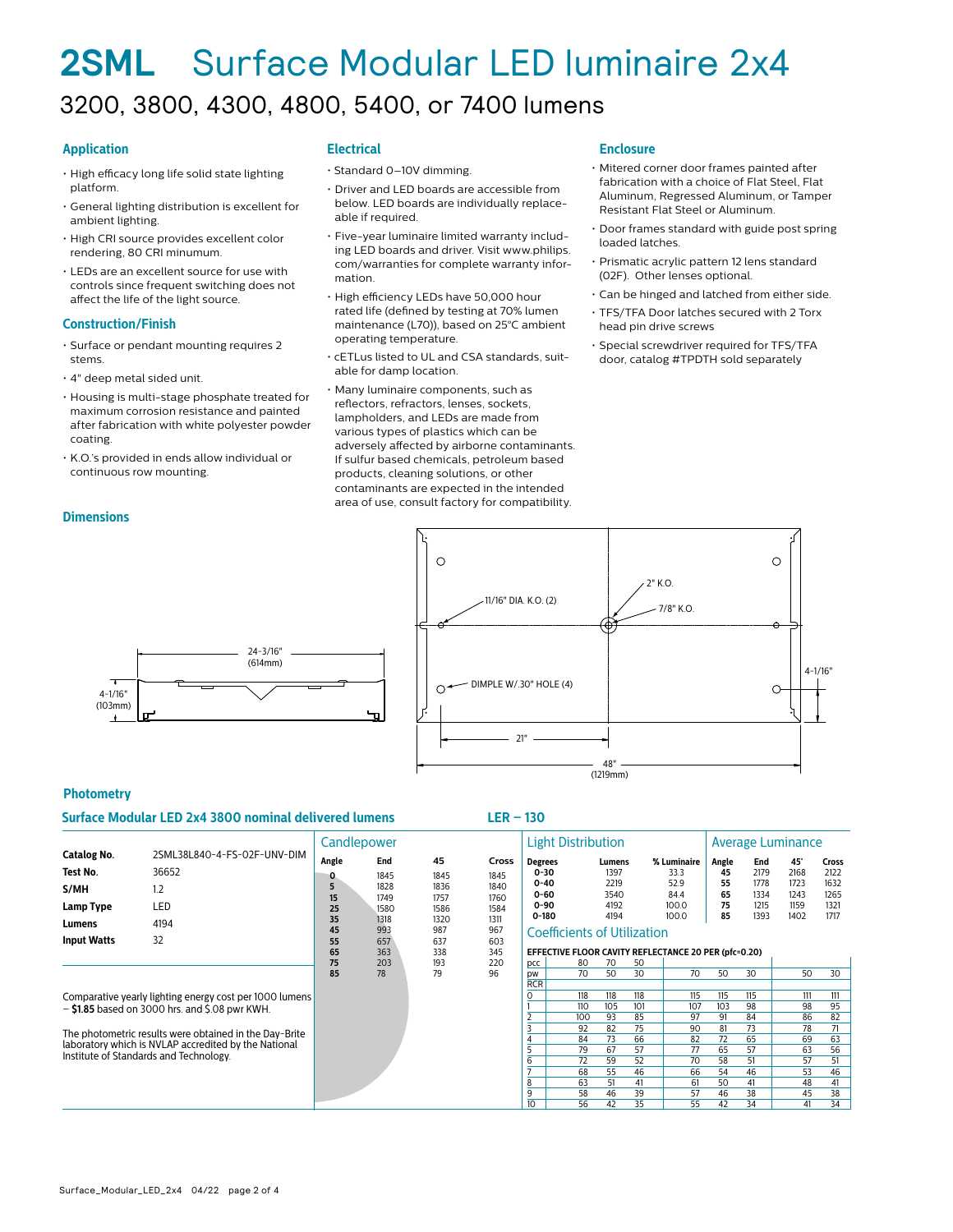### **2SML** Surface Modular LED luminaire 2x4 3200, 3800, 4300, 4800, 5400, or 7400 lumens

| Surface Modular LED 2x4 4300 nominal delivered lumens<br>$LER - 130$ |                                                         |             |              |              |              |                           |                                                      |              |          |                       |                   |                       |              |              |  |  |
|----------------------------------------------------------------------|---------------------------------------------------------|-------------|--------------|--------------|--------------|---------------------------|------------------------------------------------------|--------------|----------|-----------------------|-------------------|-----------------------|--------------|--------------|--|--|
|                                                                      |                                                         | Candlepower |              |              |              | <b>Light Distribution</b> |                                                      |              |          |                       | Average Luminance |                       |              |              |  |  |
| Catalog No.                                                          | 2SML43L840-4-FS-02F-UNV-DIM                             | Angle       | 45<br>End    |              | <b>Cross</b> | <b>Degrees</b>            |                                                      | Lumens       |          | % Luminaire           | Angle             | End                   | 45°          | Cross        |  |  |
| Test No.                                                             | 36653                                                   | 0           | 2029         | 2029         | 2029         | $0 - 30$                  |                                                      | 1537         |          | 33.3                  | 45                | 2397                  | 2386         | 2335         |  |  |
| S/MH                                                                 | 1.2                                                     | 5<br>15     | 2011<br>1924 | 2020<br>1932 | 2024<br>1937 | $0 - 40$<br>$0 - 60$      |                                                      | 2441<br>3900 |          | 52.8<br>84.4          | 55<br>65          | 1958<br>1467          | 1899<br>1368 | 1836<br>1390 |  |  |
| Lamp Type                                                            | LED                                                     | 25          | 1738         | 1745         | 1744         | $0 - 90$                  |                                                      | 4618         |          | 100.0                 | 75                | 1337                  | 1271         | 1452         |  |  |
| Lumens                                                               | 4620                                                    | 35<br>45    | 1450<br>1092 | 1452<br>1087 | 1443<br>1064 | $0 - 180$                 |                                                      | 4620         |          | 100.0                 | 85                | 1530                  | 1535         | 1872         |  |  |
| <b>Input Watts</b>                                                   | 36                                                      | 55          | 724          | 702          | 678          |                           | <b>Coefficients of Utilization</b>                   |              |          |                       |                   |                       |              |              |  |  |
|                                                                      |                                                         | 65          | 400          | 372          | 379          |                           | EFFECTIVE FLOOR CAVITY REFLECTANCE 20 PER (pfc=0.20) |              |          |                       |                   |                       |              |              |  |  |
|                                                                      |                                                         | 75          | 223          | 212          | 242          | pcc                       | 80                                                   | 70           | 50       |                       |                   |                       |              |              |  |  |
|                                                                      |                                                         | 85          | 86           | 86           | 105          | pw                        | 70                                                   | 50           | 30       | 70                    | 50                | 30                    | 50           | 30           |  |  |
|                                                                      |                                                         |             |              |              |              | <b>RCR</b>                |                                                      |              |          |                       |                   |                       |              |              |  |  |
|                                                                      | Comparative yearly lighting energy cost per 1000 lumens |             |              |              |              |                           | 118                                                  | 118          | 118      | 115                   | 115               | 115                   | 111          | 111          |  |  |
|                                                                      | $-$ \$1.85 based on 3000 hrs. and \$.08 pwr KWH.        |             |              |              |              |                           | 110                                                  | 105          | 101      | 107                   | 103               | 98                    | 98           | 95           |  |  |
|                                                                      |                                                         |             |              |              |              |                           | 100                                                  | 93           | 85       | 97                    | 91                | 84                    | 86           | 82           |  |  |
|                                                                      | The photometric results were obtained in the Day-Brite  |             |              |              |              |                           | 92                                                   | 82           | 75       | 90                    | 81                | 73                    | 78           | 71           |  |  |
|                                                                      | laboratory which is NVLAP accredited by the National    |             |              |              |              |                           | 84<br>79                                             | 73<br>67     | 66<br>57 | 82<br>$\overline{77}$ | 72<br>65          | 65<br>$\overline{57}$ | 69<br>63     | 63<br>56     |  |  |
|                                                                      | Institute of Standards and Technology.                  |             |              |              |              | 6                         | 72                                                   | 59           | 52       | 70                    | 58                | 51                    | 57           | 51           |  |  |
|                                                                      |                                                         |             |              |              |              |                           | 68                                                   | 55           | 46       | 66                    | 54                | 46                    | 53           | 46           |  |  |
|                                                                      |                                                         |             |              |              |              | 8                         | 63                                                   | 50           | 41       | 61                    | 50                | 41                    | 48           | 40           |  |  |
|                                                                      |                                                         |             |              |              |              | 9                         | 58                                                   | 46           | 39       | 57                    | 46                | 38                    | 45           | 38           |  |  |
|                                                                      |                                                         |             |              |              |              | 10                        | 56                                                   | 42           | 34       | 55                    | 42                | 34                    | 41           | 34           |  |  |

### **Surface Modular LED 2x4 4800 nominal delivered lumens**

|                    |                                                         | Candlepower |              |              |              | <b>Light Distribution</b>                            |                             |              |       |              | <b>Average Luminance</b> |              |              |              |  |
|--------------------|---------------------------------------------------------|-------------|--------------|--------------|--------------|------------------------------------------------------|-----------------------------|--------------|-------|--------------|--------------------------|--------------|--------------|--------------|--|
| <b>Catalog No.</b> | 2SML48L840-4-FS-02F-UNV-DIM                             | Angle       | End          | 45           | <b>Cross</b> | <b>Degrees</b>                                       |                             | Lumens       |       | % Luminaire  | Angle                    | End          | 45°          | Cross        |  |
| Test No.           | 36654                                                   | 0           | 2249         | 2249         | 2249         | $0 - 30$                                             |                             | 1703         |       | 33.2         | 45                       | 2659         | 2648         | 2584         |  |
| S/MH               | 1.2                                                     | 5           | 2229         | 2239         | 2243         | $0 - 40$<br>$0 - 60$                                 |                             | 2705<br>4325 |       | 52.8<br>84.4 | 55<br>65                 | 2170<br>1627 | 2110<br>1518 | 2028<br>1540 |  |
| Lamp Type          | LED                                                     | 15<br>25    | 2133<br>1925 | 2142<br>1934 | 2146<br>1932 | $0 - 90$<br>5124                                     |                             |              | 100.0 | 75           | 1481                     | 1408         | 1609         |              |  |
|                    |                                                         | 35          | 1608         | 1610         | 1600         | $0 - 180$                                            |                             | 5126         |       | 100.0        | 85                       | 1683         | 1690         | 2073         |  |
| Lumens             | 5126                                                    | 45          | 1211         | 1206         | 1177         |                                                      | Coefficients of Utilization |              |       |              |                          |              |              |              |  |
| <b>Input Watts</b> | 40                                                      | 55          | 802          | 780          | 750          |                                                      |                             |              |       |              |                          |              |              |              |  |
|                    |                                                         | 65          | 443          | 413          | 419          | EFFECTIVE FLOOR CAVITY REFLECTANCE 20 PER (pfc=0.20) |                             |              |       |              |                          |              |              |              |  |
|                    |                                                         | 75          | 247          | 235          | 268          | <b>DCC</b>                                           | 80                          | 70           | 50    |              |                          |              |              |              |  |
|                    |                                                         | 85          | 95           | 95           | 116          | pw                                                   | 70                          | 50           | 30    | 70           | 50                       | 30           | 50           | 30           |  |
|                    |                                                         |             |              |              |              | <b>RCR</b>                                           |                             |              |       |              |                          |              |              |              |  |
|                    | Comparative yearly lighting energy cost per 1000 lumens |             |              |              |              | 0                                                    | 118                         | 118          | 118   | 115          | 115                      | 115          | 111          | 111          |  |
|                    | $-$ \$1.85 based on 3000 hrs. and \$.08 pwr KWH.        |             |              |              |              |                                                      | 109                         | 105          | 101   | 107          | 103                      | 98           | 98           | 95           |  |
|                    |                                                         |             |              |              |              |                                                      | 100                         | 93           | 85    | 97           | 91                       | 84           | 86           | 82           |  |
|                    | The photometric results were obtained in the Day-Brite  |             |              |              |              |                                                      | 92                          | 81           | 75    | 90           | 81                       | 73           | 78           | 71           |  |
|                    | laboratory which is NVLAP accredited by the National    |             |              |              |              |                                                      | 84                          | 73           | 66    | 82           | 72                       | 65           | 69           | 63           |  |
|                    | Institute of Standards and Technology.                  |             |              |              |              |                                                      | 79                          | 67           | 57    | 77           | 65                       | 56           | 63           | 56           |  |
|                    |                                                         |             |              |              |              | 6                                                    | 72                          | 59           | 52    | 70           | 58                       | 51           | 57           | 51           |  |
|                    |                                                         |             |              |              |              |                                                      | 68                          | 55           | 46    | 66           | 54                       | 46           | 53           | 46           |  |
|                    |                                                         |             |              |              |              | 8                                                    | 63                          | 50           | 41    | 61           | 50                       | 41           | 47           | 40           |  |
|                    |                                                         |             |              |              |              | 9                                                    | 58                          | 46           | 39    | 57           | 46                       | 38           | 45           | 38           |  |
|                    |                                                         |             |              |              |              | 10                                                   | 56                          | 42           | 34    | 55           | 42                       | 34           | 41           | 34           |  |

**LER – 130**

| Surface Modular LED 2x4 5400 nominal delivered lumens |                                                         |              | $LER - 129$  |              |              |                           |                                                      |              |     |              |          |                          |              |              |  |  |  |
|-------------------------------------------------------|---------------------------------------------------------|--------------|--------------|--------------|--------------|---------------------------|------------------------------------------------------|--------------|-----|--------------|----------|--------------------------|--------------|--------------|--|--|--|
|                                                       | Candlepower                                             |              |              |              |              | <b>Light Distribution</b> |                                                      |              |     |              |          | <b>Average Luminance</b> |              |              |  |  |  |
| <b>Catalog No.</b>                                    | 2SML54L840-4-FS-02F-UNV-DIM                             | Angle        | End          | 45           | Cross        | <b>Degrees</b>            |                                                      | Lumens       |     | % Luminaire  | Angle    | End                      | $45^\circ$   | Cross        |  |  |  |
| Test No.                                              | 36655                                                   | $\mathbf{o}$ | 2588         | 2588         | 2588         | $0 - 30$                  |                                                      | 1960         |     | 33.2         | 45       | 3057                     | 3047         | 2972         |  |  |  |
| S/MH                                                  | 1.2                                                     | 5            | 2564<br>2454 | 2576<br>2465 | 2581<br>2470 | $0 - 40$<br>$0 - 60$      |                                                      | 3112<br>4975 |     | 52.7<br>84.2 | 55<br>65 | 2496<br>1940             | 2425<br>1744 | 2337<br>1827 |  |  |  |
| Lamp Type                                             | LED                                                     | 15<br>25     | 2217         | 2226         | 2224         | $0 - 90$                  |                                                      | 5904         |     | 100.0        | 75       | 1702                     | 1621         | 1851         |  |  |  |
| Lumens                                                | 5906                                                    | 35<br>45     | 1850<br>1393 | 1854<br>1388 | 1839<br>1354 | $0 - 180$                 | <b>Coefficients of Utilization</b>                   | 5906         |     | 100.0        | 85       | 1940                     | 1943         | 2394         |  |  |  |
| <b>Input Watts</b>                                    | 46                                                      | 55           | 922          | 896          | 864          |                           |                                                      |              |     |              |          |                          |              |              |  |  |  |
|                                                       |                                                         | 65           | 528          | 475          | 497          |                           | EFFECTIVE FLOOR CAVITY REFLECTANCE 20 PER (pfc=0.20) |              |     |              |          |                          |              |              |  |  |  |
|                                                       |                                                         | 75           | 284          | 270          | 309          | pcc                       | 80                                                   | 70           | 50  |              |          |                          |              |              |  |  |  |
|                                                       |                                                         | 85           | 109          | 109          | 134          | pw                        | 70                                                   | 50           | 30  | 70           | 50       | 30                       | 50           | 30           |  |  |  |
|                                                       |                                                         |              |              |              |              | <b>RCR</b>                |                                                      |              |     |              |          |                          |              |              |  |  |  |
|                                                       | Comparative yearly lighting energy cost per 1000 lumens |              |              |              |              |                           | 118                                                  | 118          | 118 | 115          | 115      | 115                      | 111          | 111          |  |  |  |
|                                                       | $-$ \$1.86 based on 3000 hrs. and \$.08 pwr KWH.        |              |              |              |              |                           | 109                                                  | 105          | 101 | 107          | 103      | 98                       | 98           | 95           |  |  |  |
|                                                       |                                                         |              |              |              |              |                           | 100                                                  | 93           | 85  | 97           | 91       | 84                       | 86           | 82           |  |  |  |
|                                                       | The photometric results were obtained in the Day-Brite  |              |              |              |              |                           | 92                                                   | 81           | 75  | 90           | 81       | 73                       | 78           | 71           |  |  |  |
|                                                       | laboratory which is NVLAP accredited by the National    |              |              |              |              |                           | 84                                                   | 73           | 66  | 82           | 71       | 65                       | 69           | 63           |  |  |  |
|                                                       | Institute of Standards and Technology.                  |              |              |              |              |                           | 79                                                   | 66           | 57  | 77           | 65       | $\overline{56}$          | 63           | 56           |  |  |  |
|                                                       |                                                         |              |              |              |              | ĥ                         | 72                                                   | 59           | 52  | 70           | 58       | 51                       | 57           | 50           |  |  |  |
|                                                       |                                                         |              |              |              |              |                           | 68                                                   | 55           | 46  | 66           | 54       | 46                       | 53           | 46           |  |  |  |
|                                                       |                                                         |              |              |              |              | 8                         | 63                                                   | 50           | 41  | 61           | 50       | 41                       | 47           | 40           |  |  |  |
|                                                       |                                                         |              |              |              |              | q                         | 58                                                   | 46           | 39  | 57           | 46       | 38                       | 45           | 38           |  |  |  |
|                                                       |                                                         |              |              |              |              | 10                        | 56                                                   | 42           | 34  | 54           | 42       | 34                       | 41           | 34           |  |  |  |